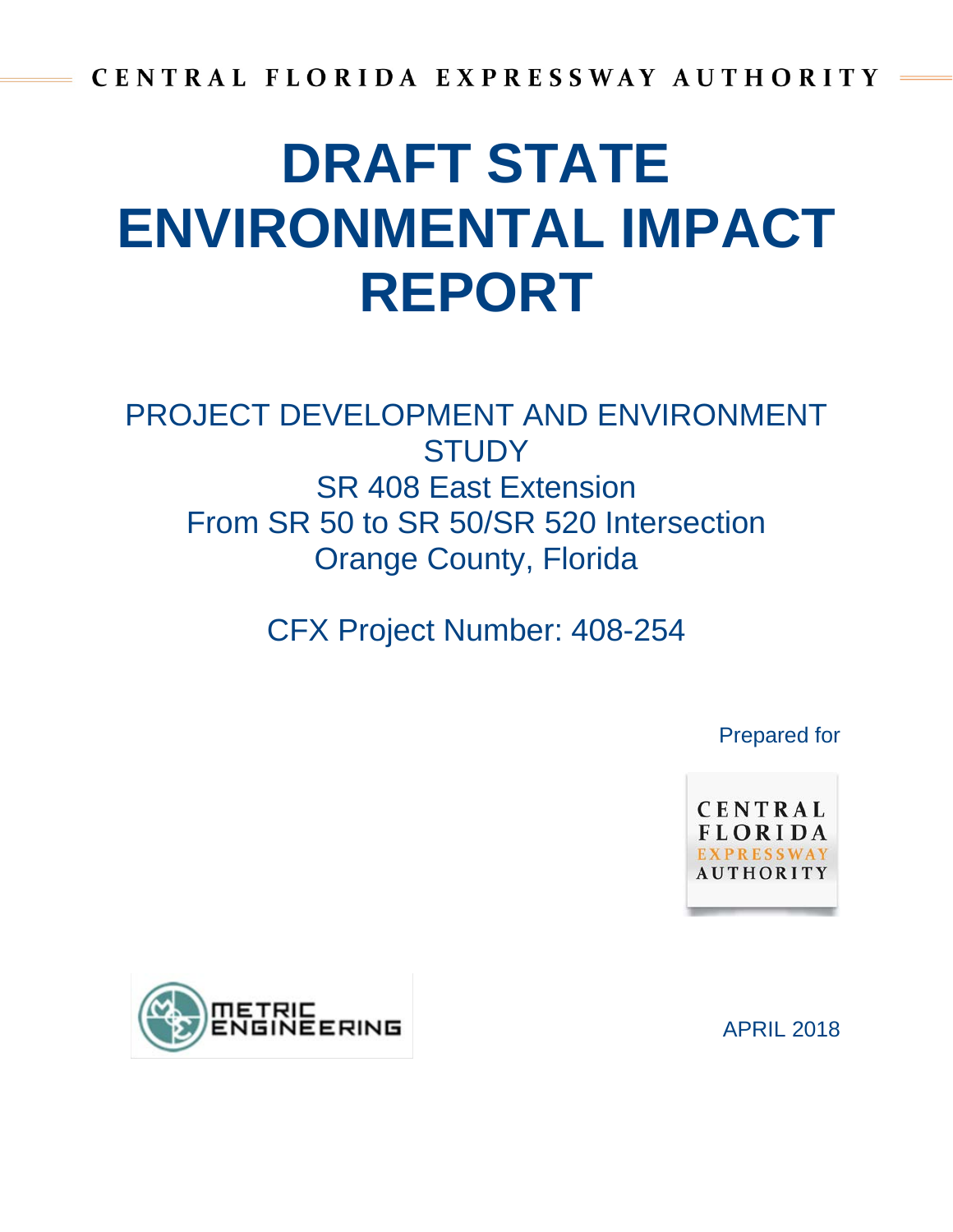

## **CENTRAL FLORIDA EXPRESSWAY AUTHORITY FINAL STATE ENVIRONMENTAL IMPACT REPORT**

## **1. PROJECT DESCRIPTION AND PURPOSE AND NEED**

## **A. Project Information**

| Project Name:                     | <b>SR 408 East Extension</b>            |
|-----------------------------------|-----------------------------------------|
| Project Limits:                   | from SR 50 to SR 50/SR 520 Intersection |
| County:                           | Orange                                  |
| ETDM No.:                         | N/A                                     |
| CFX Project No.:                  | 408-254                                 |
| Project Manager: Will Sloup, P.E. |                                         |

The Central Florida Expressway Authority (CFX) is presently evaluating the potential to extend State Road (SR) 408 from its current eastern terminus at SR 50, locally known as East Colonial Drive, to the vicinity of the SR 50 and SR 520 interchange in northeastern Orange County (**Figure 1**). This new, approximately seven-mile, eastern extension of SR 408 would constitute the first stage towards providing an east-west high-speed corridor with future connectivity to I-95, as well as enhance safety and increase capacity and mobility for the region and CFX's customers.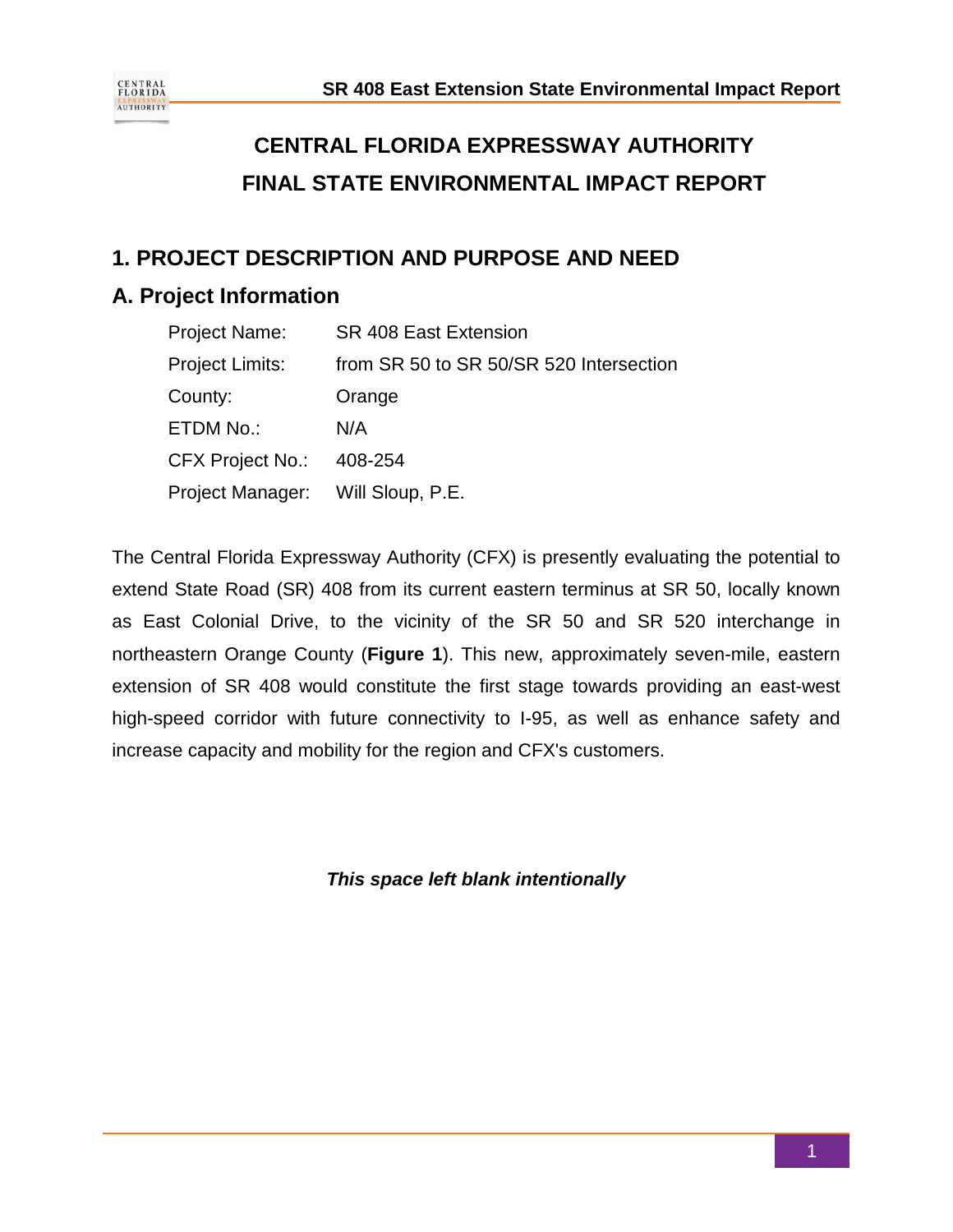



**Figure 1 Project Location**

## **B. Proposed Improvements**

The project was divided into three segments and improvements were proposed for the roadway, bridges, and drainage within each segment. Segment 1 includes the study area west of Avalon Park Boulevard. Segment 2 is from Avalon Park Boulevard to County Road 419 (Chuluota Road). Segment 3 stretches from Chuluota Road to the eastern project terminus. The proposed improvements are shown on **Figure 2** and described below.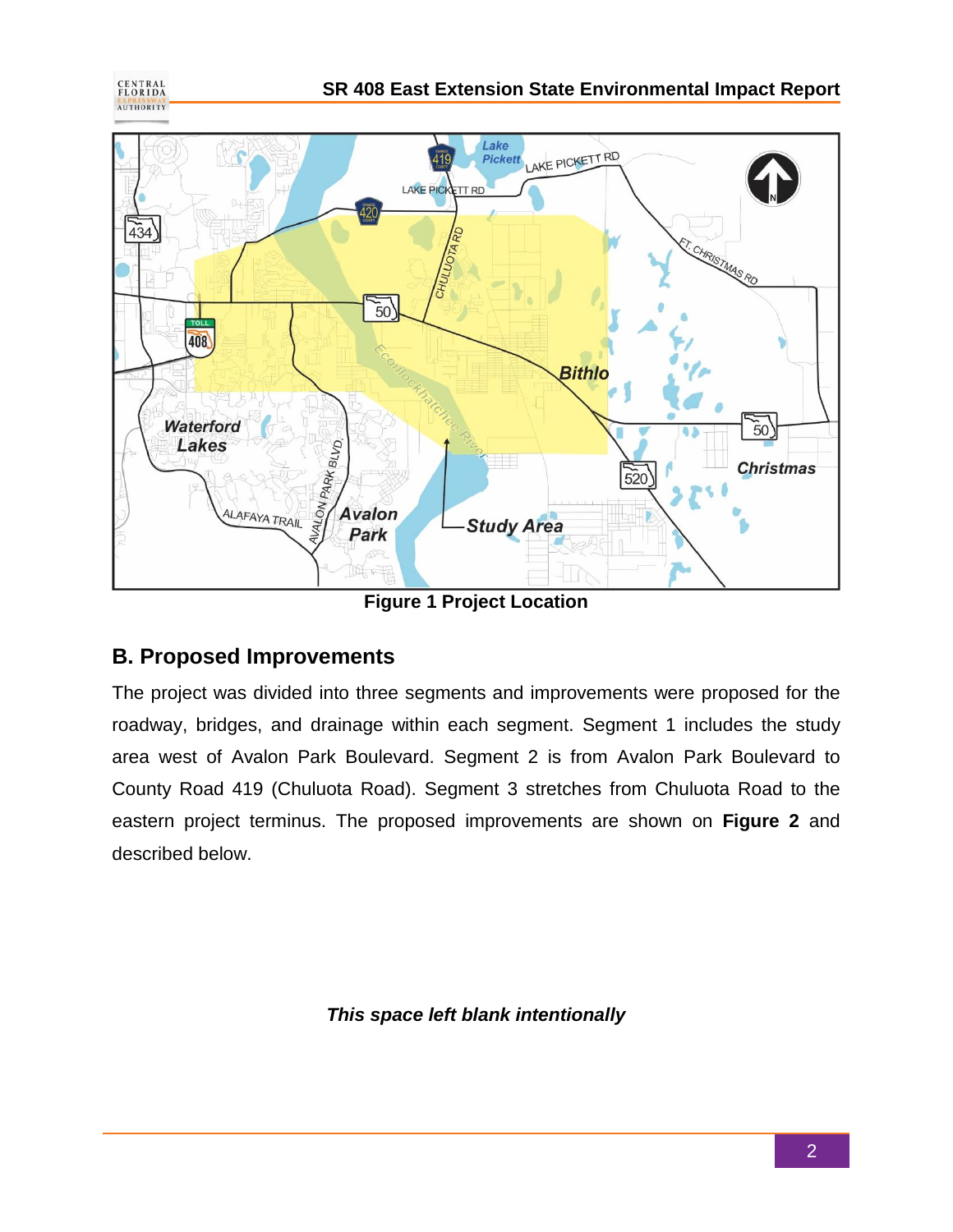#### **SR 408 East Extension State Environmental Impact Report**



**Figure 2 Recommended Alternative**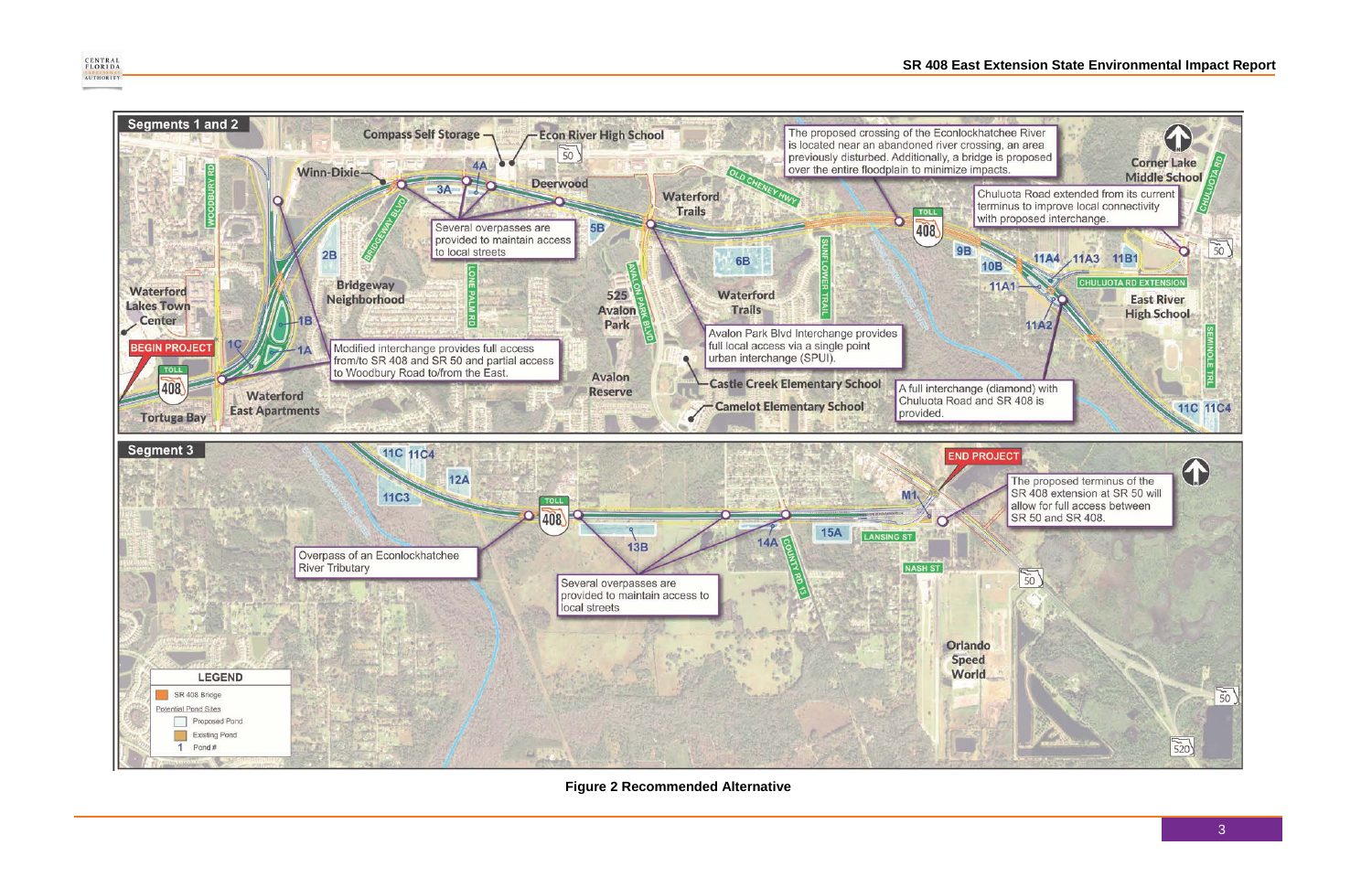#### *Roadway*

The proposed typical sections for the SR 408 mainline for the eastern extension are shown in **Figure 3** and are as follows:

- Segment 1: Within Segment 1, the recommended alternative features a 4-lane rural expressway typical section with 12-foot travel lanes, 12-foot outside shoulders, a 64-foot divided median, and a 94-foot border width. The section will feature several grade separations in order to provide access to local streets.
- Segment 2: Within segment 2, the recommended alternative continues the same typical section previously described under Segment 1.
- Segment 3: Within Segment 3, the recommended alternative continues the same typical section previously described under Segments 1 and 2.

The SR 408 Eastern Extension typical section has been designed to accommodate a possible 6-lane expansion if needed in the future. At the SR 408 and SR 50 interchange north of SR 520 the recommended alternative proposes to modify SR 50 by adding left turn lanes at the proposed intersection with SR 408. At Woodbury Road the recommended alternative features a four-lane urban typical section with 12-foot travel lanes, 6-foot sidewalks, and a 22-foot divided raised median. The section will feature a new grade separation over the SR 408 mainline.

#### *Bridges*

A total of 14 new bridges are proposed within Segment 1. Six of those bridges have long spans and are recommended to be composed of steel plate or steel tub girder type superstructures. The remaining 8 bridges have medium length spans and are recommended to be composed of prestressed concrete Florida I beam type superstructures. Unless otherwise noted, bridge superstructures are recommended to be supported by pile bent piers.

A total of 8 new bridges are proposed within Segment 2. Four of the proposed bridges are single span bridges composed of prestressed concrete Florida I beam type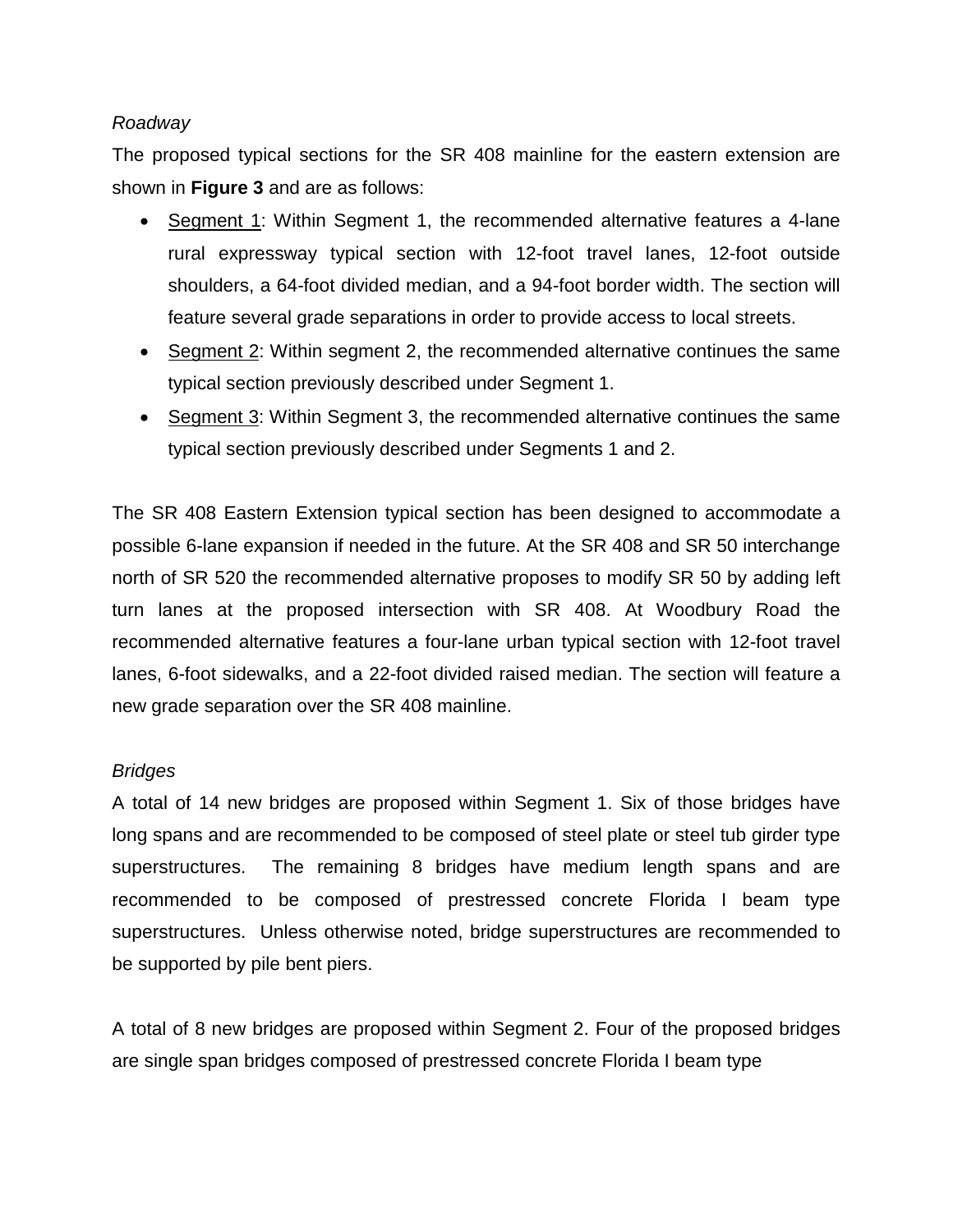

**Figure 3 Recommended Alternative Typical Sections**

superstructures founded on pile end bents. The bridges over the Econlockhatchee River are two-lane structures carrying east-bound and west-bound mainline SR 408 traffic over the Econlockhatchee River. The east-bound and west-bound bridges have an approximate required overall length of 3,835 and 3,808 feet, respectively, and each have 30 spans. The first two spans are designed to span over the intersection of Perdido Drive and Old Cheney Highway and the remaining spans are designed to go over the wetlands of the Econlockhatchee River.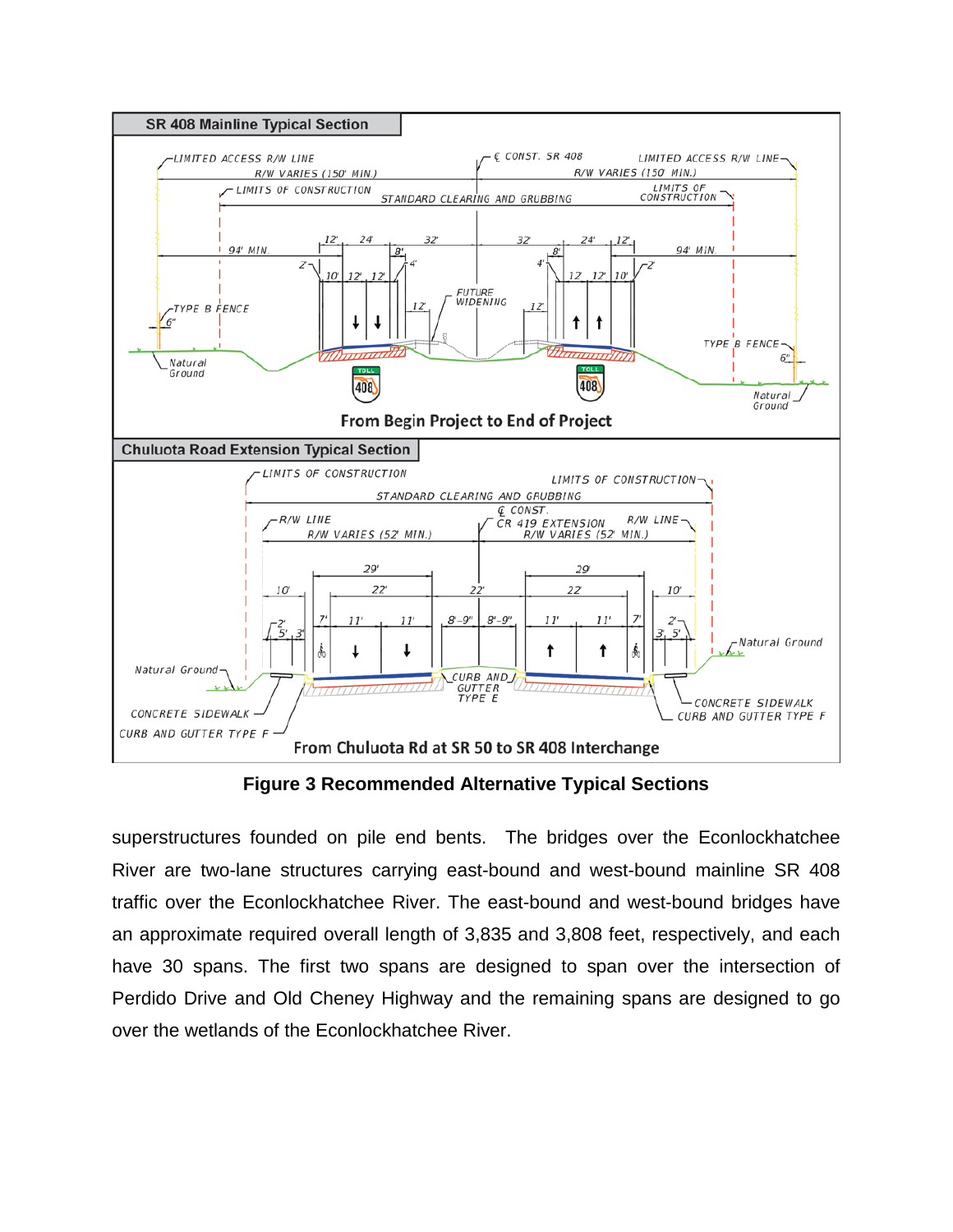A total of 12 new bridges are proposed within Segment 3. With the exception of two bridges, all of the bridges are single span bridges composed of prestressed concrete Florida I beam-type superstructures founded on pile end bents. The other two are span bridges over a tributary of the Econlockhatchee River and are recommended to be constructed of prestressed concrete Florida I beams. For all segments possible foundation types for the bridges in this segment include 18-inch and 24-inch square prestressed concrete piles, steel H-piles, steel pipe piles, and drilled shafts.

#### Drainage

The Pond Siting Report prepared for this project divided the corridor into fifteen drainage basins and identified recommended pond sites for each (**Table 1, Figure 2**). Scuppers may be used to collect runoff on the proposed bridges when the spread cannot be contained within the shoulder. Shoulder gutter inlets will be used to collect runoff from segments of the bridge with Mechanically Stabilized Earth (MSE) walls and at high-fill areas. Offsite runoff will be conveyed through proposed cross drains and bypass swales. A bypass swale will be required to provide flow connectivity from CD-5 to CD-6. The existing drainage system at Deerwood Mobile Home Park will be severed by the proposed project. Avalon and University Meadows neighborhoods will not be impacted by the proposed project.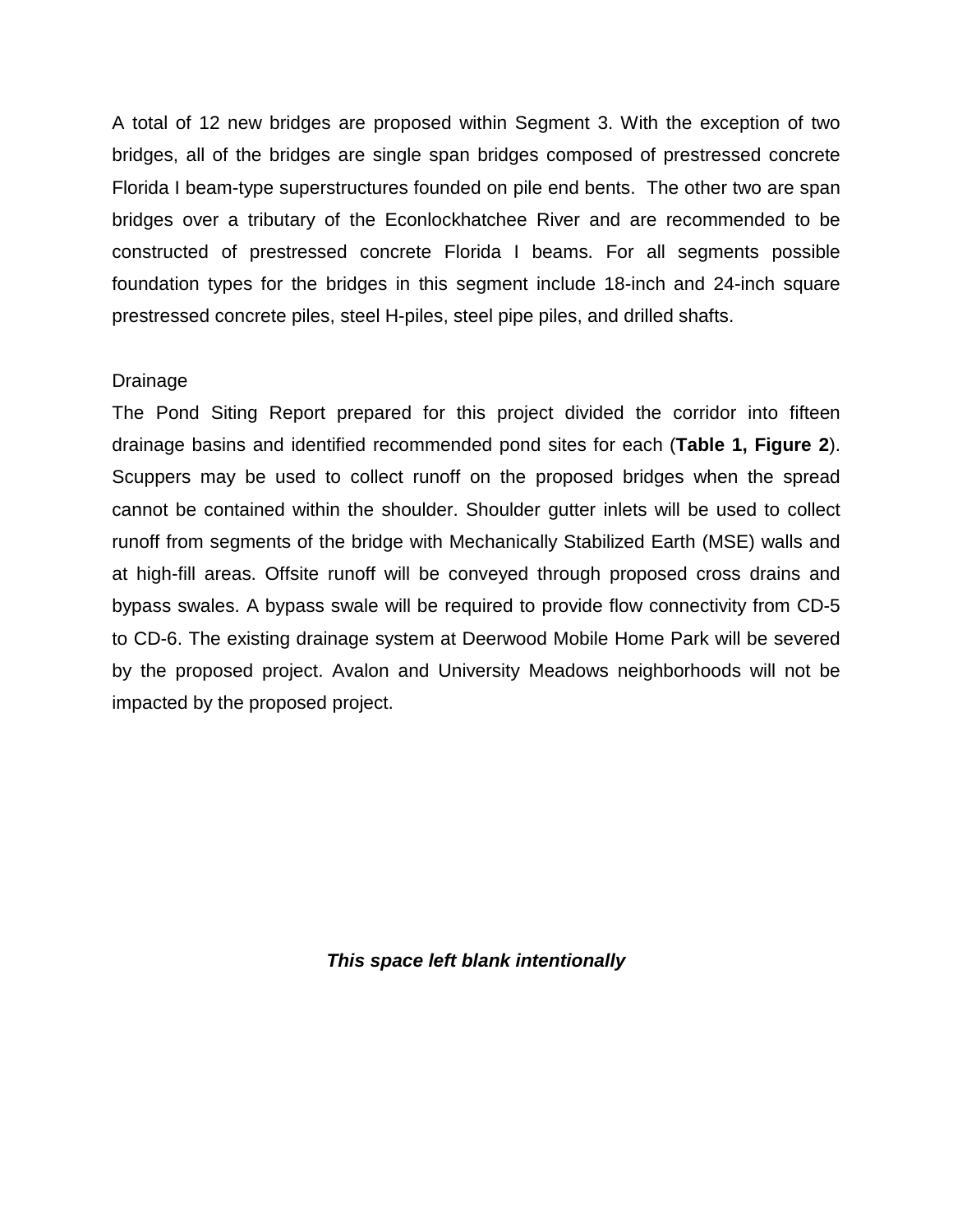| <b>Segment</b> | <b>Basin</b> | <b>Pond Name</b> | <b>Preliminary Pond</b><br>Site (ac) | <b>Remarks</b>                              |
|----------------|--------------|------------------|--------------------------------------|---------------------------------------------|
| $\mathbf{1}$   | Basin 1      | Pond 1A          | 1.98                                 | <b>Existing CFX Pond</b><br>expanded        |
|                |              | Pond 1B          | 5.06                                 | <b>Existing CFX Pond</b><br>expanded        |
|                |              | Pond 1C          | 1.10                                 | <b>CFX Property</b>                         |
|                | Basin 2      | Pond 2B          | 10.23                                | <b>Orange County School</b><br><b>Board</b> |
|                | Basin 3-4    | Pond 3A          | 3.06                                 | <b>Private Property</b>                     |
|                |              | Pond 4A          | 1.80                                 | <b>Private Property</b>                     |
|                | Basin 5      | Pond 5B          | 4.10                                 | <b>Private Property</b>                     |
|                | Basin 6-8    | Pond 6B          | 19.73                                | <b>Private Property</b>                     |
|                | Basin 9-10   | Pond 9B          | 3.38                                 | <b>Private Property</b>                     |
|                |              | Pond 10B         | 5.00                                 | <b>Private Property</b>                     |
|                | Basin 11A    | Pond 11A1        | 0.92                                 | <b>Private Property</b>                     |
| $\overline{2}$ |              | Pond 11A2        | 0.45                                 | <b>Private Property</b>                     |
|                |              | Pond 11A3        | 1.16                                 | <b>Private Property</b>                     |
|                |              | Pond 11A4        | 3.24                                 | <b>Private Property</b>                     |
|                | Basin 11B    | Pond 11B1        | 3.98                                 | <b>FDOT Property</b>                        |
| 3              | Basin 11C    | Pond 11C         | 5.70                                 | <b>Private Property</b>                     |
|                |              | Pond 11C3        | 8.85                                 | <b>Private Property</b>                     |
|                |              | Pond 11C4        | 5.50                                 | <b>Private Property</b>                     |
|                | Basin 12     | Pond 12A         | 6.88                                 | <b>Private Property</b>                     |
|                | Basin 13     | Pond 13B         | 10.45                                | <b>Private Property</b>                     |
|                | Basin 14     | Pond 14A         | 2.57                                 | <b>Private Property</b>                     |
|                | Basin 15     | Pond 15A         | 8.92                                 | <b>Private Property</b>                     |

#### **Table 1 Recommended Ponds**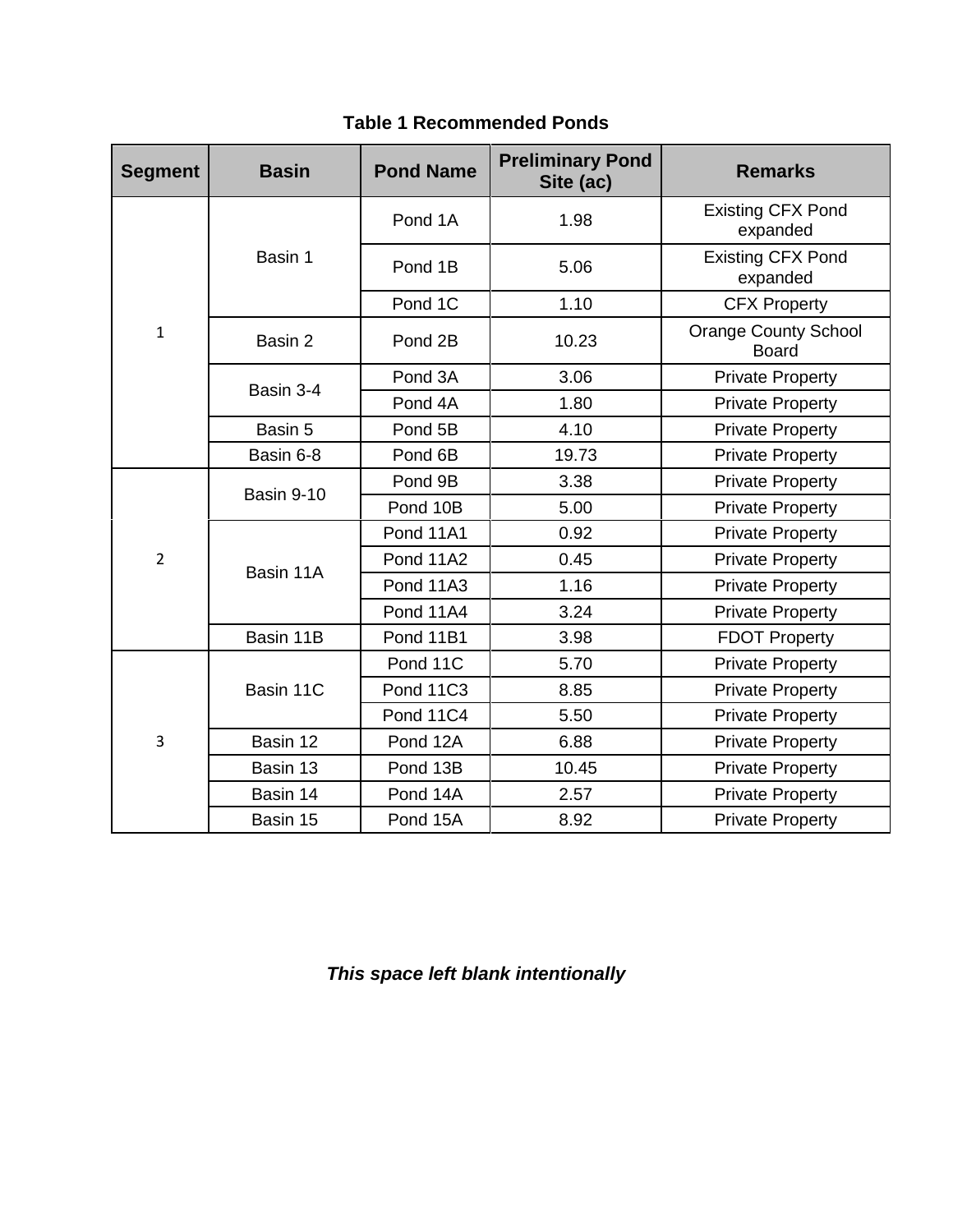## **C. Purpose and Need**

The purpose of the proposed SR 408 Eastern Extension is to provide an east-west highspeed corridor with future connectivity to I-95, enhance safety, and increase capacity and mobility for the region and CFX's customers. There are five existing/projected corridor needs that serve as the main justification for the proposed improvements. These needs are: 1) providing *additional capacity* in the west-east direction to mitigate or eliminate capacity deficiencies; 2) providing *additional emergency evacuation service* to supplement the limited number of evacuation routes in this area of Central Florida; 3) providing *improved transportation connectivity/linkage* necessitated by the continued population growth and land use development reflected in various local comprehensive plans; 4) providing *transit support*; and 5) providing *planning consistency*.

## **D. Project Planning Consistency**

All proposed improvements are consistent with the CFX 2040 Master Plan, CFX Five-Year Work Plan, and MetroPlan Orlando 2040 Long Range Transportation Plan (**Table 2**). CFX programmed funding is shown in **Table 3**.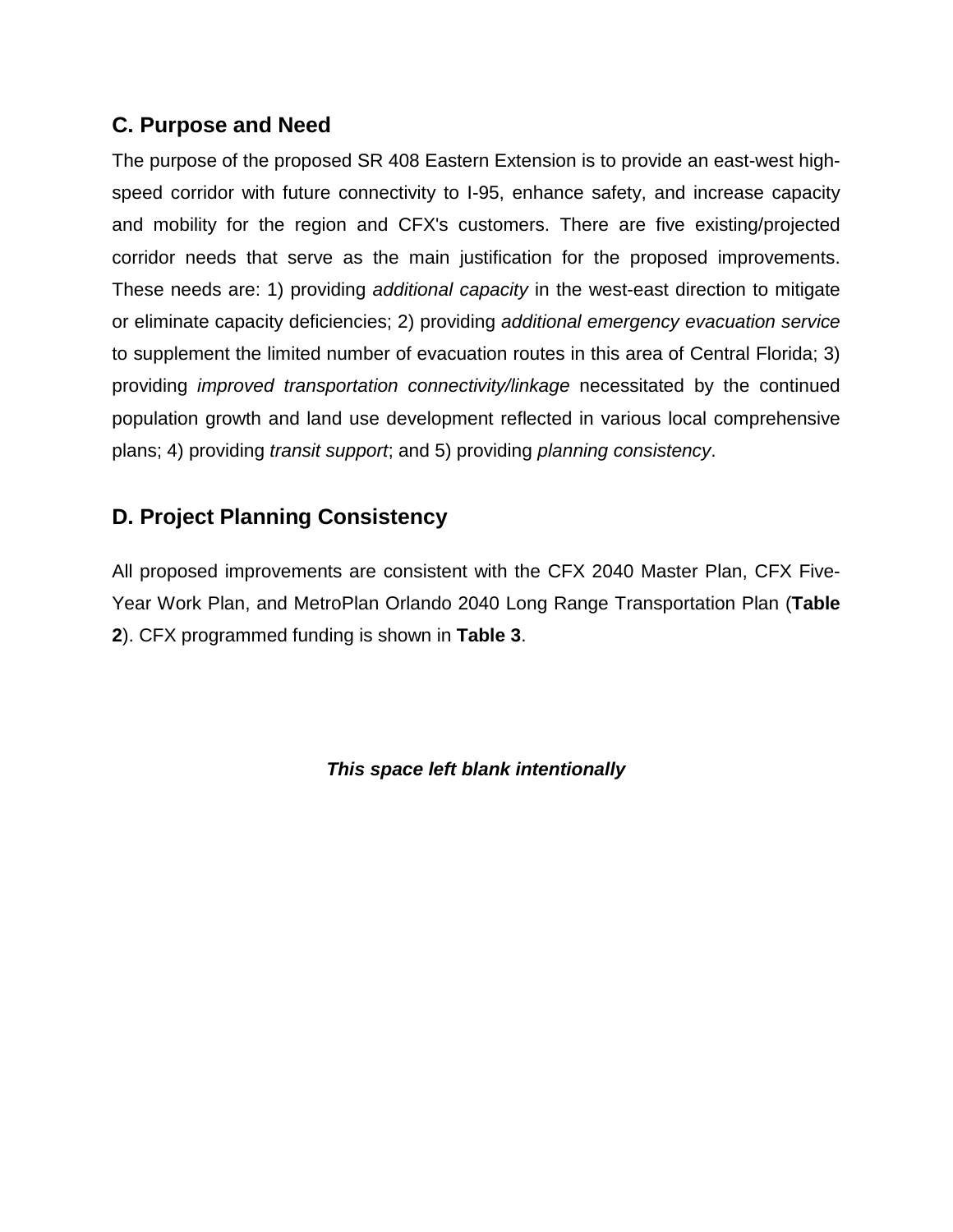## **Table 2 Local Transportation Plans**

| <b>Plan</b>                                        | <b>Improvement</b>                                              |  |  |
|----------------------------------------------------|-----------------------------------------------------------------|--|--|
| <b>CFX 2040 Master Plan</b>                        | SR 408 Eastern Extension PD&E Study                             |  |  |
| <b>CFX 2018-2022 Five-Year</b><br><b>Work Plan</b> | Project Development & Environmental Study -<br>Funded 2017-2018 |  |  |
|                                                    | 15% Line & Grade – Design Funded 2019-2021                      |  |  |
| <b>MetroPlan Orlando 2040 Long</b>                 | Central Florida Expressway Authority (formerly                  |  |  |
| <b>Range Transportation Plan</b>                   | Orlando-Orange County Expressway Authority) -                   |  |  |
|                                                    | <b>Unfunded Needs</b>                                           |  |  |
|                                                    | SR 408 Eastern Extension Challenger Pkwy SR 520                 |  |  |
|                                                    | New 4 Lane Expressway                                           |  |  |

## **Table 3 CFX Programmed Funding**

| <b>PHASE</b>          | <b>FISCAL YEAR</b> | <b>AMOUNT</b>  |
|-----------------------|--------------------|----------------|
| <b>PD&amp;E</b>       | 2017-2018          | \$1,000,000    |
| <b>Line and Grade</b> | 2019-2020          | \$1,675,000    |
| <b>Line and Grade</b> | 2020-2021          | \$1,664,000    |
| 2040 CFX Master Plan  | 2040               | \$630,000,000- |
|                       |                    | \$800,000,000  |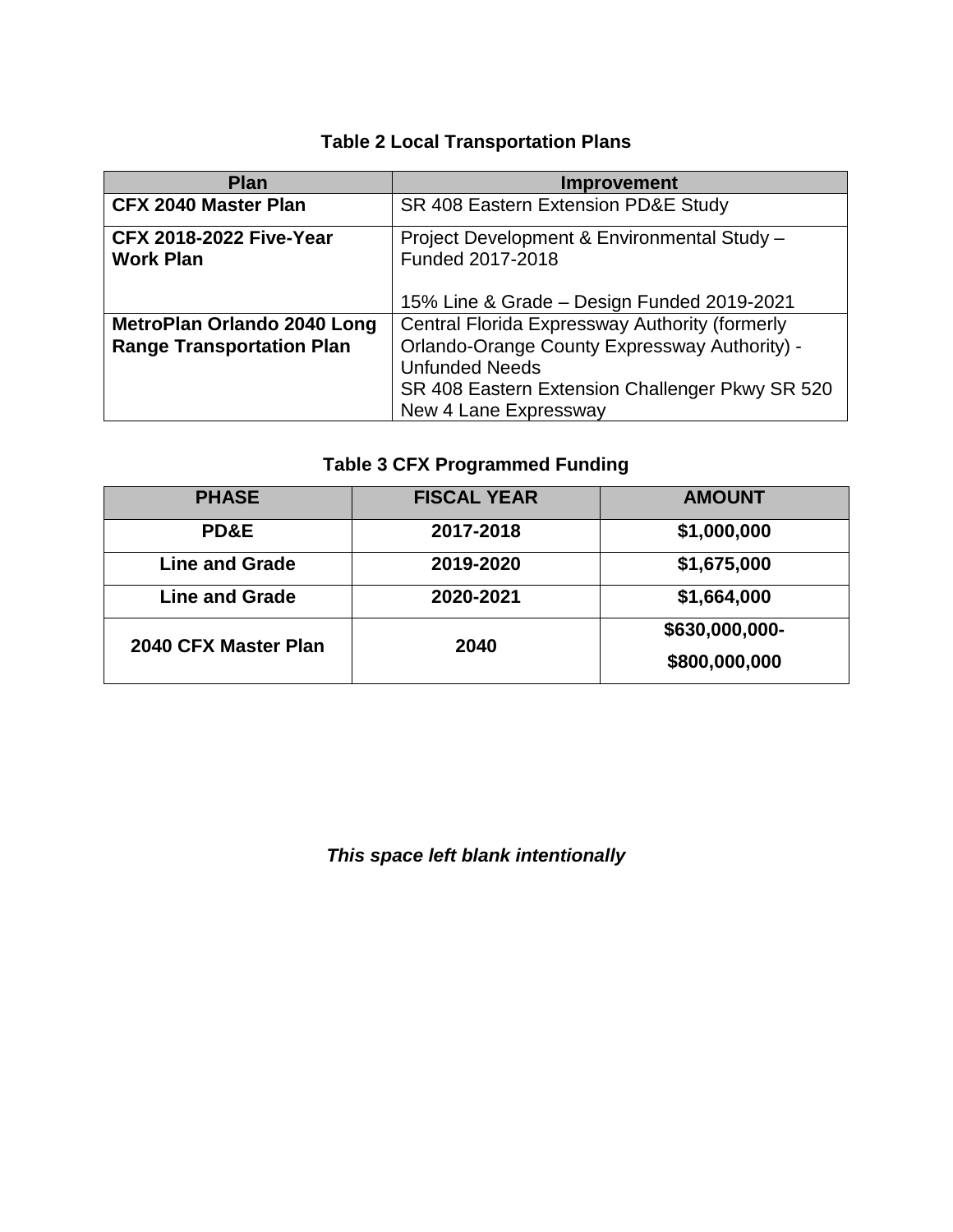## **2. ENVIRONMENTAL ANALYSIS**

| <b>Issues/Resources</b>                                                                                                                                                                                                                                                                                                           | Yes |                                         | *Substantial Impacts?<br>No Enhance No Inv                  | **Supporting Information                                                                                                                                    |
|-----------------------------------------------------------------------------------------------------------------------------------------------------------------------------------------------------------------------------------------------------------------------------------------------------------------------------------|-----|-----------------------------------------|-------------------------------------------------------------|-------------------------------------------------------------------------------------------------------------------------------------------------------------|
| A. SOCIAL and ECONOMIC<br>1. Social<br>2.<br>Economic<br><b>Land Use Changes</b><br>3.<br><b>Mobility</b><br>4.<br><b>Aesthetic Effects</b><br>5.<br><b>Relocation Potential</b><br>6.                                                                                                                                            |     | ∣✓                                      |                                                             | Attachment 1.A.1<br>Attachment 1.A.2<br>Attachment 1.A.3<br>Attachment 1.A.4<br>Attachment 1.A.5<br>Attachment 1.A.6                                        |
| <b>B. CULTURAL</b><br>1. Historic Sites/District<br>2. Archaeological Sites<br>3. Recreation Areas                                                                                                                                                                                                                                |     | $[\checkmark]$<br>I√                    |                                                             | Attachment 1.B.1<br>Attachment 1.B.2<br>Attachment 1.B.3                                                                                                    |
| <b>C. NATURAL</b><br>1. Wetlands and OSW<br><b>Aquatic Preserves and</b><br>2.<br><b>Outstanding Florida Waters</b><br>3. Water Quality/Quantity<br>4. Wild and Scenic Rivers<br>Floodplains<br>5.<br><b>Coastal Barrier</b><br>6.<br><b>Resources</b><br>7. Protected Species and<br><b>Habitat</b><br>8. Essential Fish Habitat |     | $\lceil \checkmark \rceil$<br>▎✓▏<br>⊺✓ | $\mathsf{I}^\checkmark$<br>$\lceil \checkmark \rceil$<br>∣✔ | Attachment 1.C.1<br>Attachment 1.C.2<br>Attachment 1.C.3<br>Not Present<br>Attachment 1.C.5<br><b>Not Present</b><br>Attachment 1.C.7<br><b>Not Present</b> |
| <b>D. PHYSICAL IMPACTS</b><br>1. Highway Traffic Noise<br>2. Air Quality<br>Contamination<br>3.<br><b>Utilities and Railroads</b><br>4.<br>5.<br>Construction<br><b>Bicycles and Pedestrians</b><br>6.<br>Navigation<br>7.                                                                                                        |     | [✓  <br>ا ∨ا                            | I۷                                                          | Attachment 1.D.1<br>Attachment 1.D.2<br>Attachment 1.D.3<br>Attachment 1.D.4<br>Attachment 1.D.5<br>Attachment 1.D.6<br>Not Present                         |

\*Substantial Impacts?: Yes = Substantial Impact; No = No Substantial Impact; Enhance = Enhancement; NoInv = Issue absent, no involvement

\*\* Supporting information is documented in the referenced attachments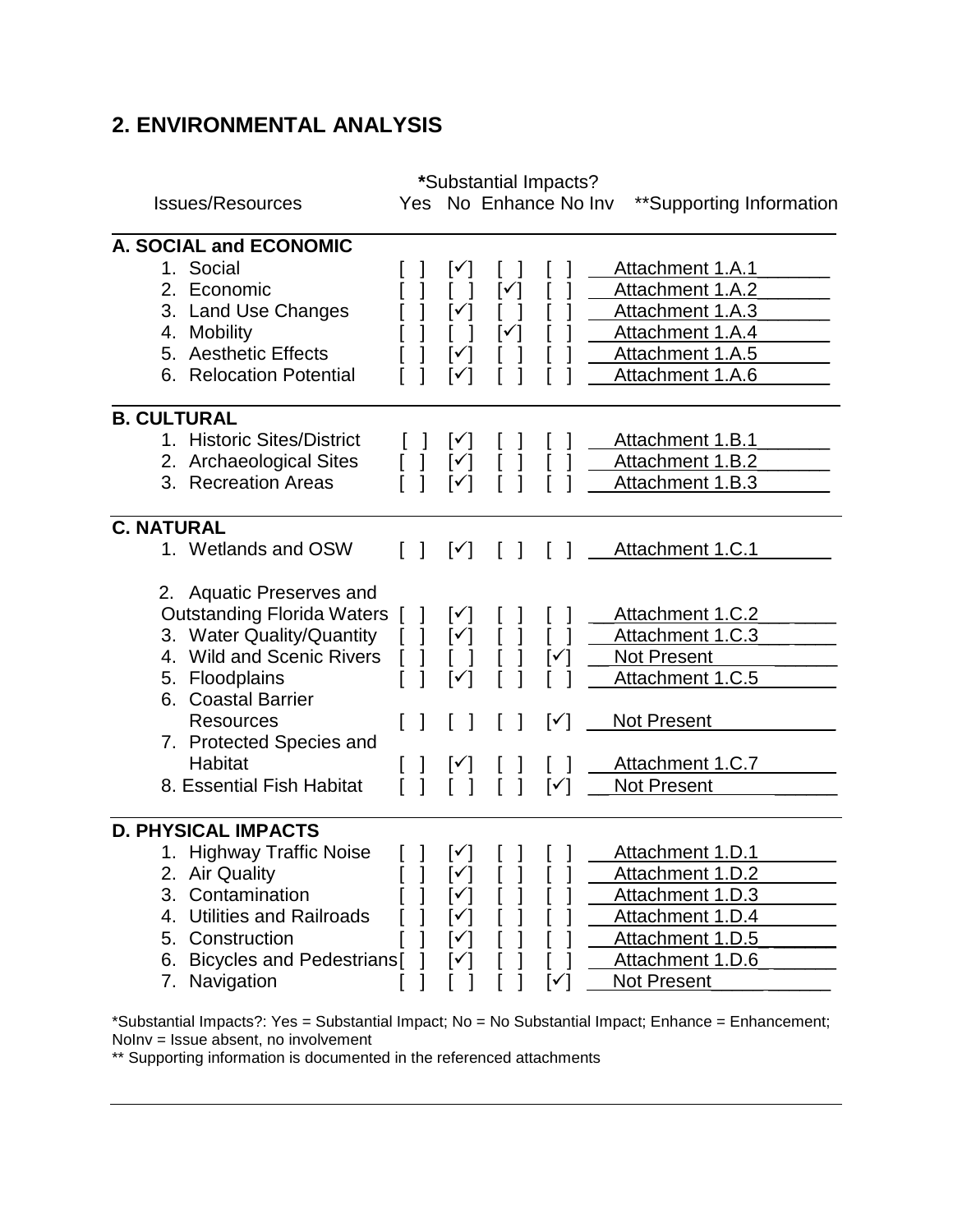## **3. ANTICIPATED PERMITS**

Individual Dredge and Fill Permit- USACE

- □ Nationwide Permit- USACE
- □ Bridge Permit- USCG
- Environmental Resource Permit SJRWMD (including special basin criteria and

Riparian Habitat Protection Zone requirements) and potential dewatering permit FDEP Authorization to use State-Owned Submerged Lands; FDEP NPDES permit

## **4. ENGINEERING ANALYSIS**

A multi-phase alternative development, evaluation and selection process was employed to properly assess all alternatives considered for the proposed improvements. Three different phases comprised the alternative selection process for the proposed project:

#### **Phase 1 - Initial Evaluation**

#### *No Build Alternative*

The only existing major east-west arterial facility (SR 50) within the project confines is inadequate not only in terms of future projected capacity needs but, more importantly, it would not provide the desirable redundancy in evacuation and emergency response potential nor the required additional regional connectivity to I-95 on the east. Adoption of the "No Build" Alternative would not solve many of the existing needs associated with the goals of this project. However, the "No Build" alternative was maintained as a viable option providing an effective baseline condition by which other project alternatives could be compared throughout the project alternative selection process.

#### *Build Alternatives*

Build Alternative options need to consider various major components of providing a new, multilane facility which includes the selection of a preferred corridor in conjunction with the most efficient typical section and alignment options as well as access point locations and configurations. The following sections provide a detailed discussion concerning critical system components of the Build Alternative options.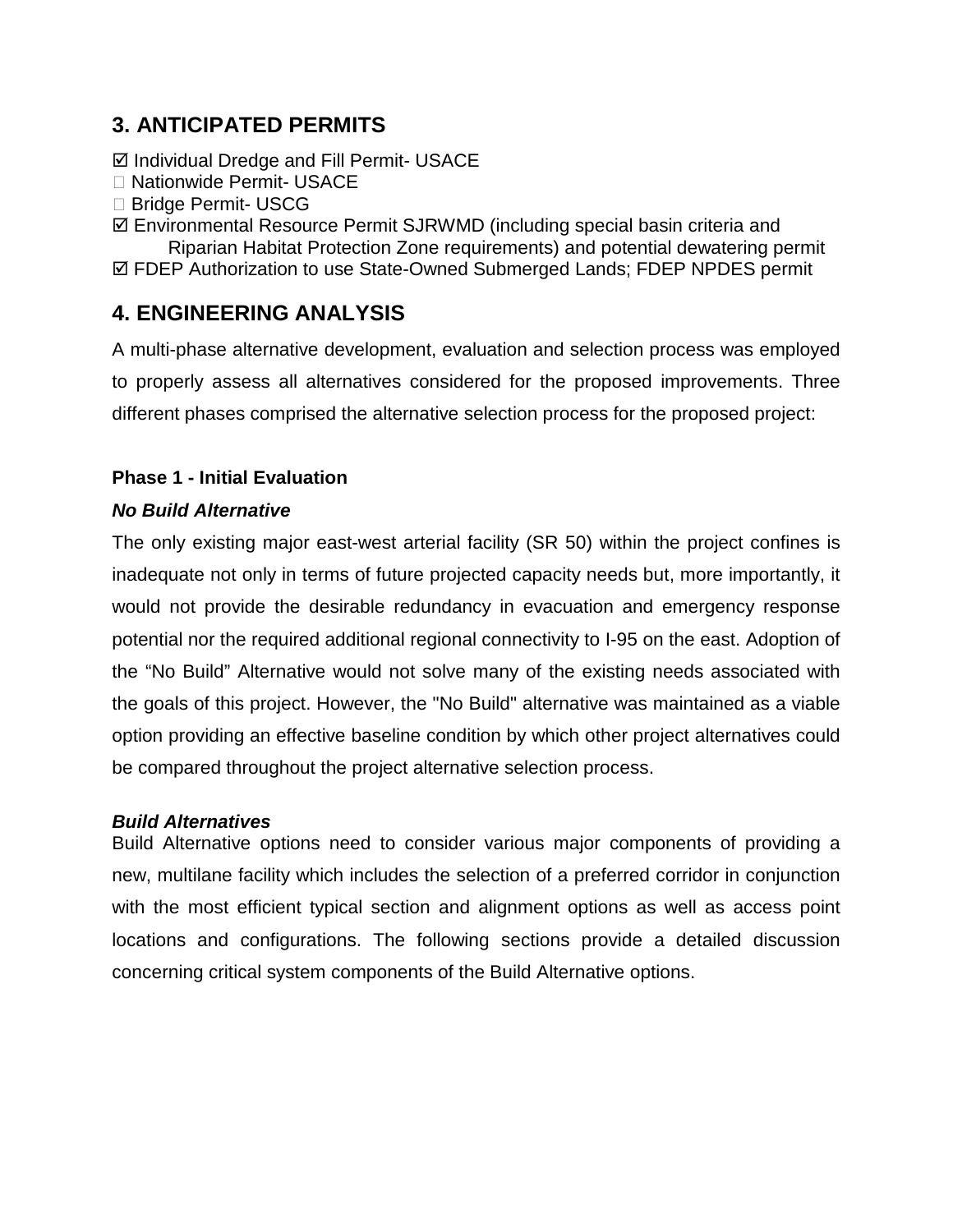#### **Phase 2 - Preliminary Conceptual Expressway Evaluation**

This phase entailed the generation and evaluation of alternatives for the extension of SR 408 within the previously selected corridor. Alternatives were generated for two distinct system components: typical section options for the SR 408 Extension mainline and interchange configuration options.

#### *Segmental Determination and Generation*

The first step in the evaluation was to divide the project area into distinct segments. The segmental breakdown methodology ensures that alternatives are more responsive to the needs of each segment rather than only to the generalized project's needs. Each segment has rather unique characteristics as well as potential differences in environmental, engineering and socio-economic features. In general terms, for example, Segment 1 (from the begin project to Avalon Park Boulevard) is generally more urbanized and exhibits a higher traffic demand than Segments 2 and 3. Segment 2 (Avalon Park Boulevard to Chuluota Road is more rural in nature and generally serves a lower density area with higher expected development growth while Segment 3 (from Chuluota Road to the eastern project terminus) has mostly industrial and low density residential development with a lower traffic demand.

#### *Expressway Extension Typical Sections*

This task entailed the generation and preliminary evaluation of various mainline typical section options. In view of the fact that traffic projections indicate a significant drop in the traffic demand within Segment 3, the potential use of 2-lane options were also initially considered within that segment. However, the two-lane option would not fulfill the intended project needs, thus it was eliminated from further consideration.

Next, four distinct 4-lane typical sections were developed covering both urban and rural options.

#### *Conceptual Interchange Configuration Evaluation*

The main objective of this task was to screen out all non-viable (inferior) interchange configurations and thus identify at an early stage what configuration(s) would work best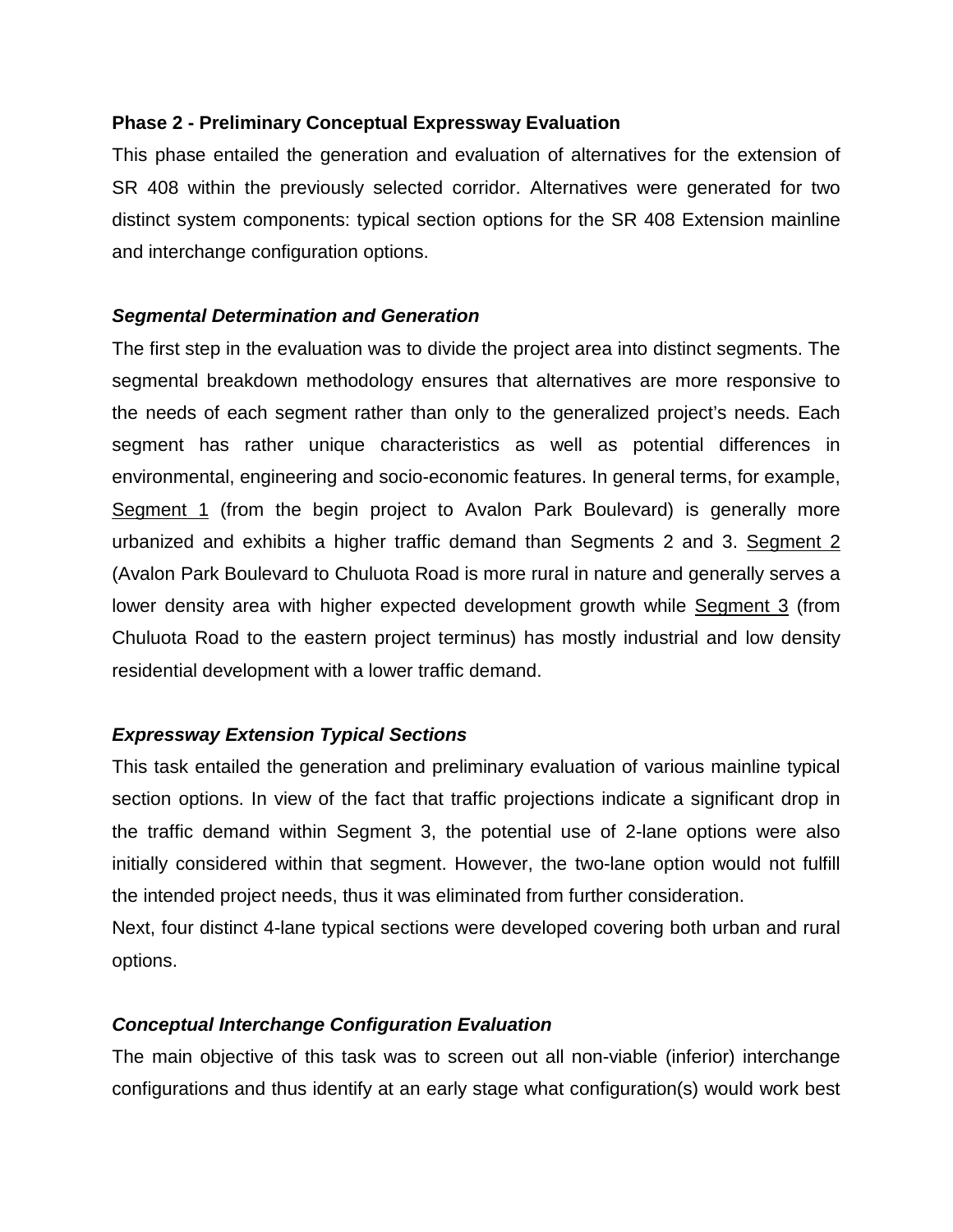at each interchange location. Several additional interchange options were conceptually developed and preliminarily evaluated for fatal flaws from a traffic and geometric standpoint. Several options were eliminated due to serious operational and/or constructability concerns.

When evaluating the potential interchanges along the SR 408 Eastern Extension Corridor one parameter that was considered was that the future interchanges should be at least 600 feet away from the existing/future SR 50 in order to minimize potential detrimental traffic operational interfaces. Interchange locations have been analyzed based on the traffic models with areas of higher congestion and demand to alleviate the traffic from the neighboring local streets. The proposed interchange locations are as follows:

- Segment 1: The existing SR 50/Challenger Parkway and Avalon Park Boulevard
- Segment 2: Chuluota Road Extension
- Segment 3: End terminus at SR 50

#### **Phase 3 - Horizontal Alignment Considerations**

In order to evaluate different alternative roadway concepts, it is also necessary to take into account their horizontal alignment or relative position within the chosen corridor. The alignment through Segment 1 strives to avoid, or at least minimize, most detrimental impacts resulting from the proposed facility. It is important to note that the ample geometric requirements associated with high design speed facilities (e.g. – smooth long curves, etc.) limits the ability to entirely avoid some impacts. In addition, the location of the proposed interchanges requires that certain minimum distances to major arterial facilities (e.g. – SR 50) be maintained to ensure appropriate vehicular flow associated with proper merging, weaving and queueing distances.

Segments 2 and 3 are less dense in terms of urban development. The alignment through these areas strives to maintain a delicate balance to possibly avoid urban encroachment while minimizing impacts to the existing environmental conservation easements.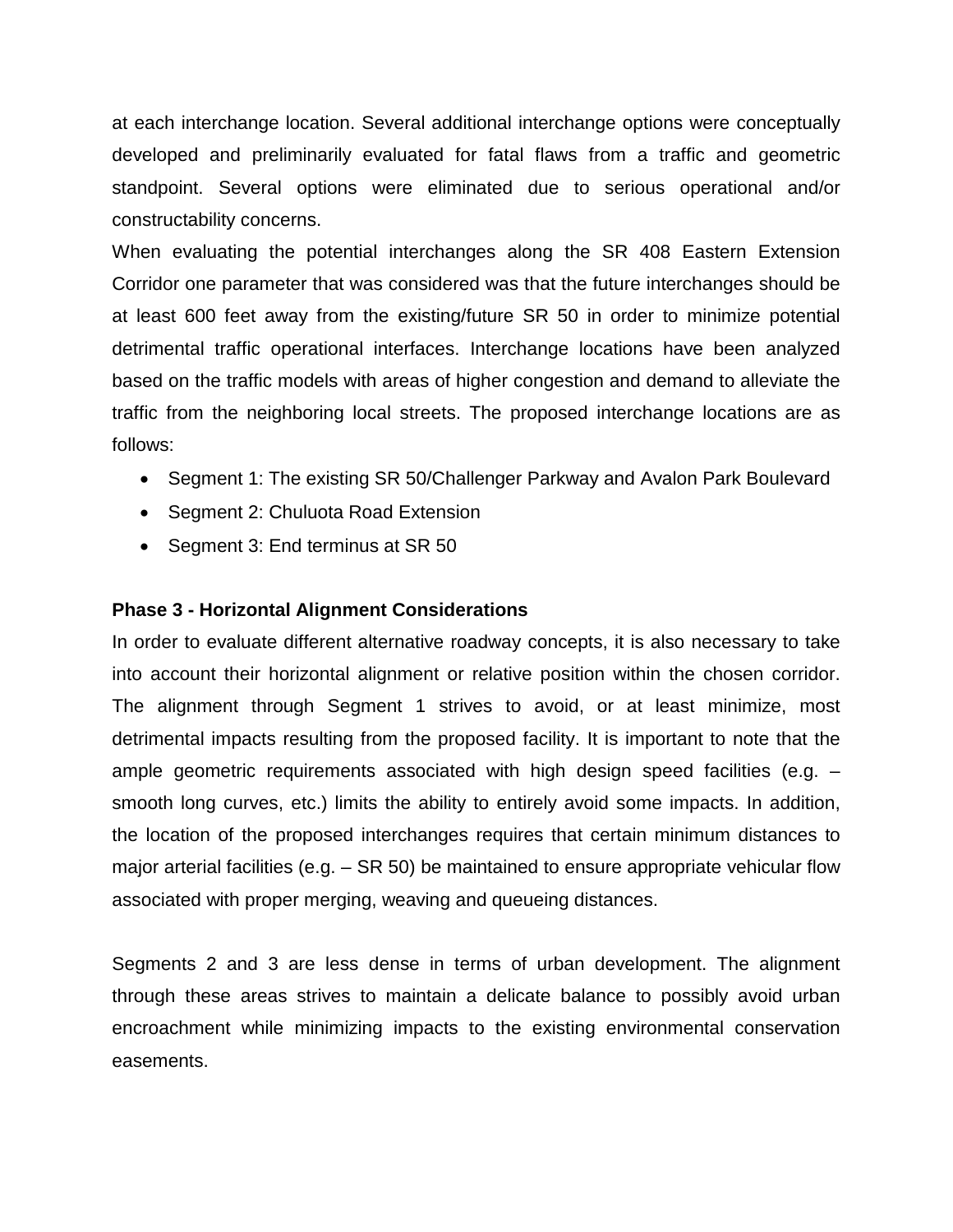Closer inspection of the selected corridor revealed that a slight deviation to the south from just west of Avalon Park Boulevard to just east of the Econlockhatchee River would be beneficial. This deviation is necessary in order to reduce residential impacts and provide sufficient spacing between SR 50 and the SR 408 extension interchange at Avalon Park Boulevard. The results of a preliminary traffic analysis determined that a new interchange at Avalon Park Boulevard needs to be located more than 600 feet south of SR 50 in order to provide adequate operations at both the new 408 interchanges and the SR 50/Avalon Park Boulevard intersection.

#### **5. COMMITMENTS**

This section will be completed for the Final State Environmental Impact Report .

#### **6. CFX SELECTED ALTERNATIVE**

The No Build alternative was considered but it was determined that the No Build alternative would not address the project needs. After a comprehensive evaluation process, one build alternative was selected as being the most effective option within each of the project's segments. This alternative was selected by CFX and is illustrated on **Figure 2**. In general, the selected alternative was the result of the generation of various typical sections and horizontal and vertical alignment combinations along the three project segments as well as various interchange configurations at each access point.

The CFX selected alternative features a four-lane divided facility with a 60-foot median width, 12-foot lanes, and a design speed of 65 to 70 mph within a 300-foot right-of-way. **Figure 3** shows the typical sections of the CFX selected alternative. A partial interchange will be provided at Woodbury Road and full interchanges will be provided at SR 50/408, Avalon Park Boulevard, CR 419/Chuluota Road Extension and at the eastern project terminus with SR 50/SR 520.

Based on constructability and financial considerations, the project has been divided into three distinct construction segments. Construction Segment 1 is from the begin project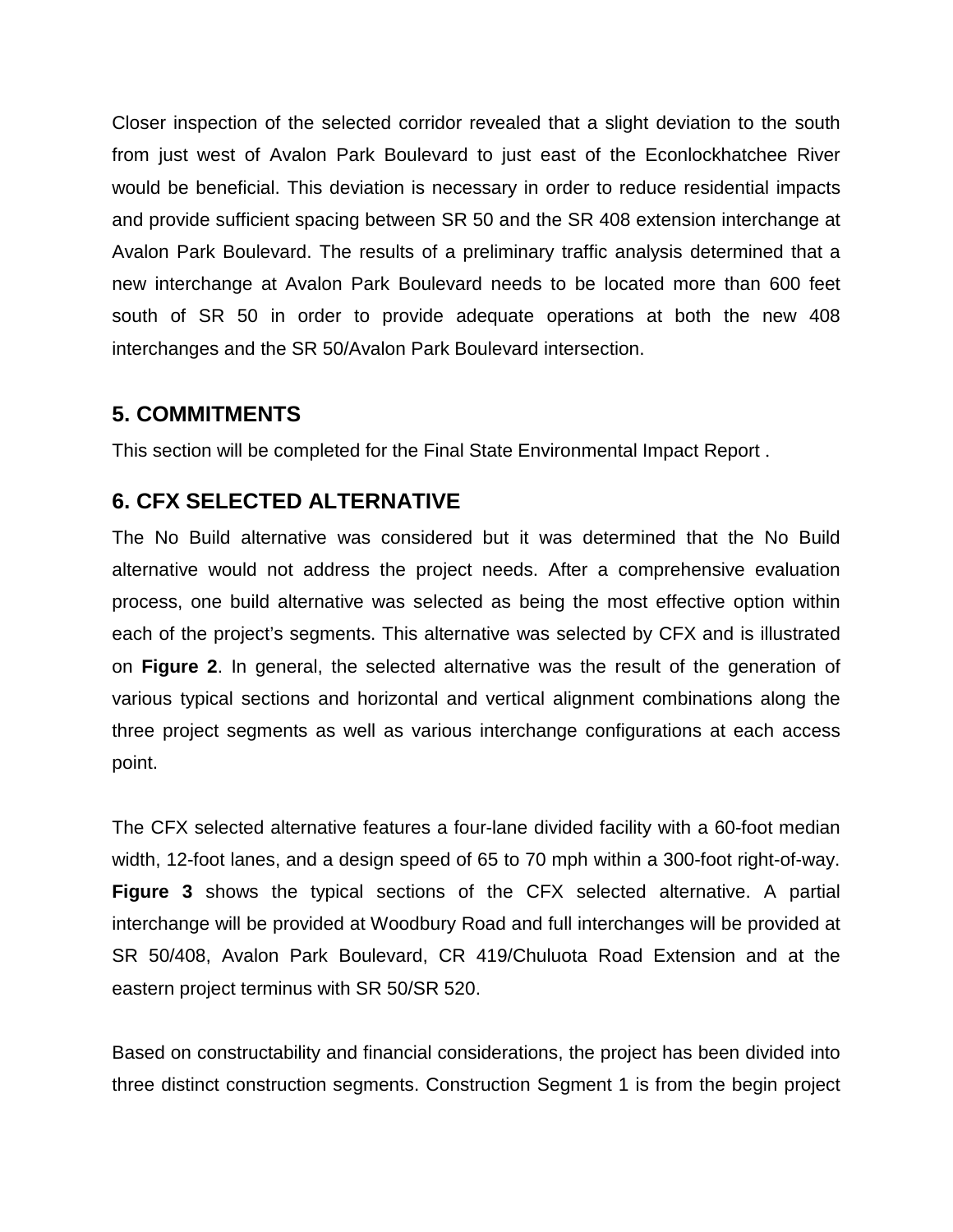to Avalon Park Boulevard. This segment includes the construction of the SR 408 eastern extension from the begin project (just west of Woodbury Road) to Avalon Park Boulevard. It would thus provide an initial effective connection through the study area with the highest traffic demand. Construction Segment 2 is from Avalon Park Boulevard to Chuluota Road. This segment would extend SR 408 from Avalon Park Boulevard to Chuluota Road. It would provide a new Econlockhatchee River crossing, an interchange at Chuluota Road and the proposed Chuluota Road Extension connection to SR 50. Lastly, Construction Segment 3 from Chuluota Road to the eastern project terminus including the terminal interchange at SR 50.

## **7. APPROVED FOR PUBLIC AVAILABILITY**

**Environmental or Project Development Manager or Administrator**

**\_\_\_\_\_\_\_\_\_\_\_\_\_\_\_\_\_\_\_\_\_\_\_\_\_\_\_\_\_\_\_\_ \_\_\_\_/\_\_\_\_/\_\_\_\_**

#### **8. PUBLIC INVOLVEMENT**

A public hearing will be held on April 26, 2018. This draft document is publicly available and comment can be submitted to CFX until May 7, 2018. Comments can be addressed to:

> Glenn M. Pressimone, P.E. Director of Engineering CENTRAL FLORIDA EXPRESSWAY AUTHORITY 4974 ORL Tower Rd. Orlando, FL 32807 (o) 407.690.5321 (f) 407.690.5033 glenn.pressimone@cfxway.com

### **9. APPROVAL OF FINAL DOCUMENT**

This project has been developed without regard to race, color, national origin, age, sex, religion, disability, or family status.

The final SEIR reflects consideration of the PD&E Study and the public hearing.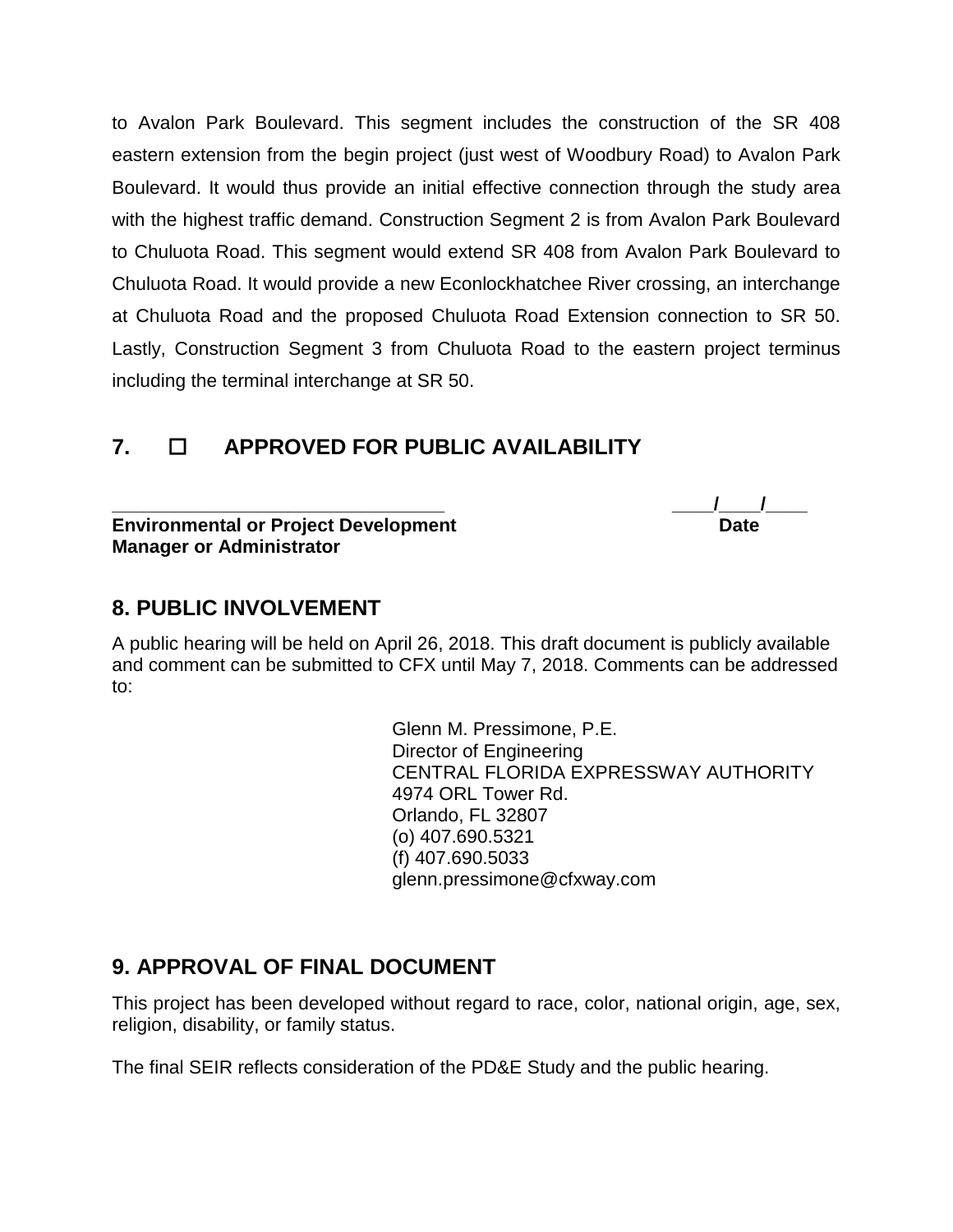**\_\_\_\_\_\_\_\_\_\_\_\_\_\_\_\_\_\_\_\_\_\_\_\_\_\_\_\_\_\_\_\_\_\_\_\_\_\_\_\_\_\_\_ \_\_\_\_/\_\_\_\_/\_\_\_\_**

#### **CFX Designee Date**

## **10. SUPPORTING INFORMATION**

For Supporting Information for each issue/resource please see Attachment 1, Environmental Analysis as well as the Preliminary Engineering Report.